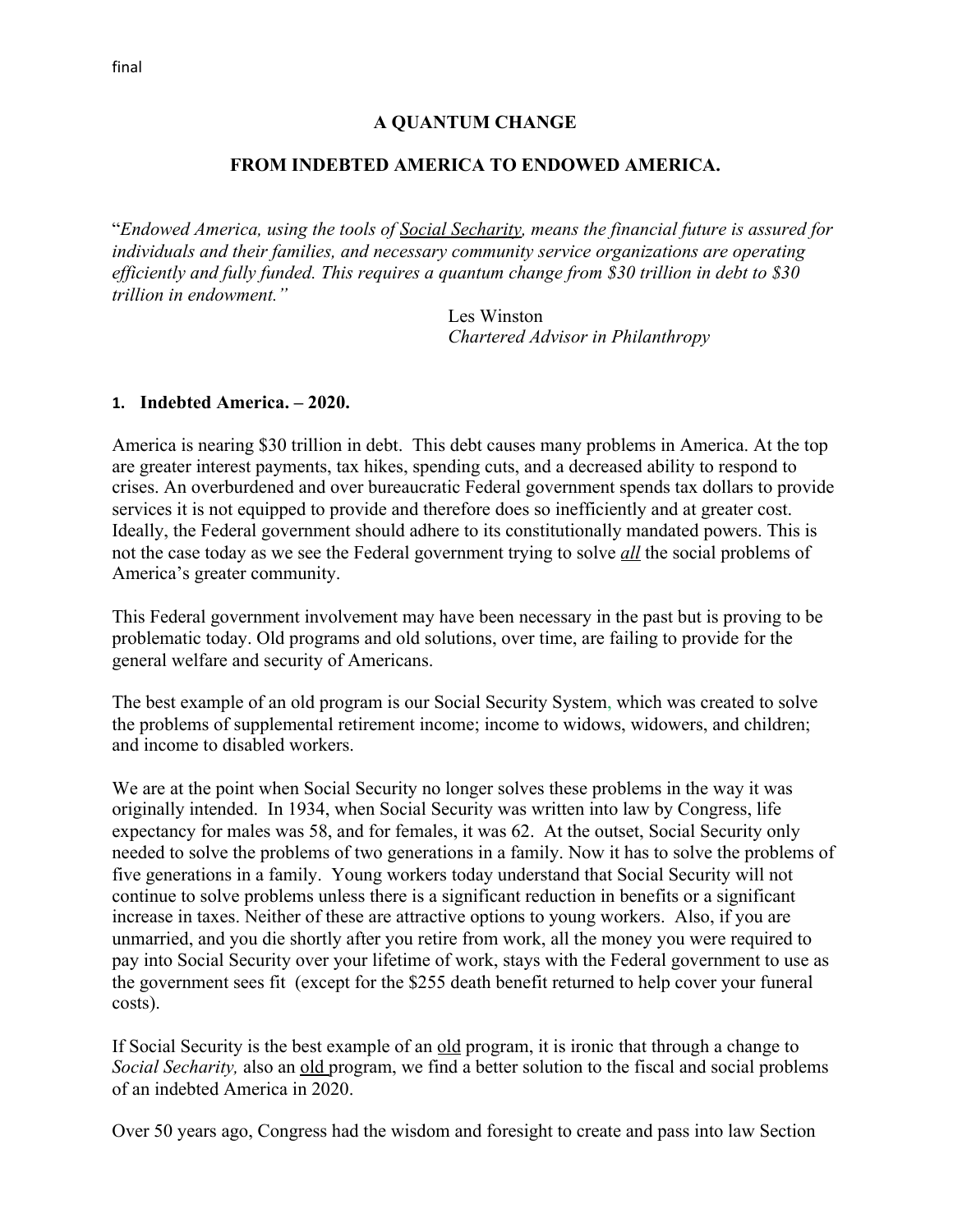664 of the Internal Revenue Code. Yet, not many people know about Section 664, and there are three reasons why it is not as widely used as Sections 401k and 529:

- **1.** Section 664 has been grossly under promoted and remains little known and understood by the general public;
- **2.** There are not enough professional advisors qualified to properly implement this section of the code for the benefit of their clients, and
- **3.** There have been no real proponents to bring Section 664 to the public's attention.

These three issues have given rise to the Endow America Network Foundation and the Council of Professional Philanthropic Advisors.

An important purpose of the Endow America Network Foundation is to increase the public's understanding and use of Section 664. To this end, the foundation created the name *Social Secharity*, which blends Social Security and charity and defines Section 664. The foundation is committed to making 664 and *Social Secharity* as well known and accepted as 401k and 529. The public uses 401k and 529 of the tax code because they are familiar terms and people know what they do.

Another purpose of the foundation is to give the public access to a growing resource of professional philanthropic advisors. *(for more information, and to find a qualified advisor in your area, see the Professional Philanthropic Advisors link at the end of this article).*

The foundation invites all financial advisors and members of the public to support its purpose. Building awareness of 664 and *Social Secharity* and the availability of professionals who specialize in this advice will take time and resources.

Contributions to the foundation to increase the public's knowledge in how and when to use *Social Secharity* can be made on any page of this website using the *Donate* button.

Qualified advisors are invited to join the Council of Professional Philanthropic Advisors *(for more about the council see the Council of Professional Philanthropic Advisors link at the end of this article).*

# **2. Voluntary** *Social Secharity* **Provides Solutions to the Problems of an Indebted America.**

The *Social Secharity* tools, in use for over 50 years, are primarily charitable trusts, pooled income funds, and charitable gift annuities. Benefits from using these *Social Secharity* tools include: 1) tax savings, 2) income and retirement planning, and 3) they create philanthropic remainders. They are used for one, two, or all three of these problem-solving objectives, and anyone can voluntarily create their own *Social Secharity* account *(for more information, see Case Studies link at the end of this article).*

For purposes of the quantum change from an indebted America to an Endowed America, the philanthropic remainder is the most important benefit of *Social Secharity*. This occurs at the end of a *Social Secharity* income beneficiary's life when the remainder in their *Social Secharity* account will go to a community service organization(s) they previously chose including, but not limited to those in the fields of education, healthcare, social services, religion, the arts, etc.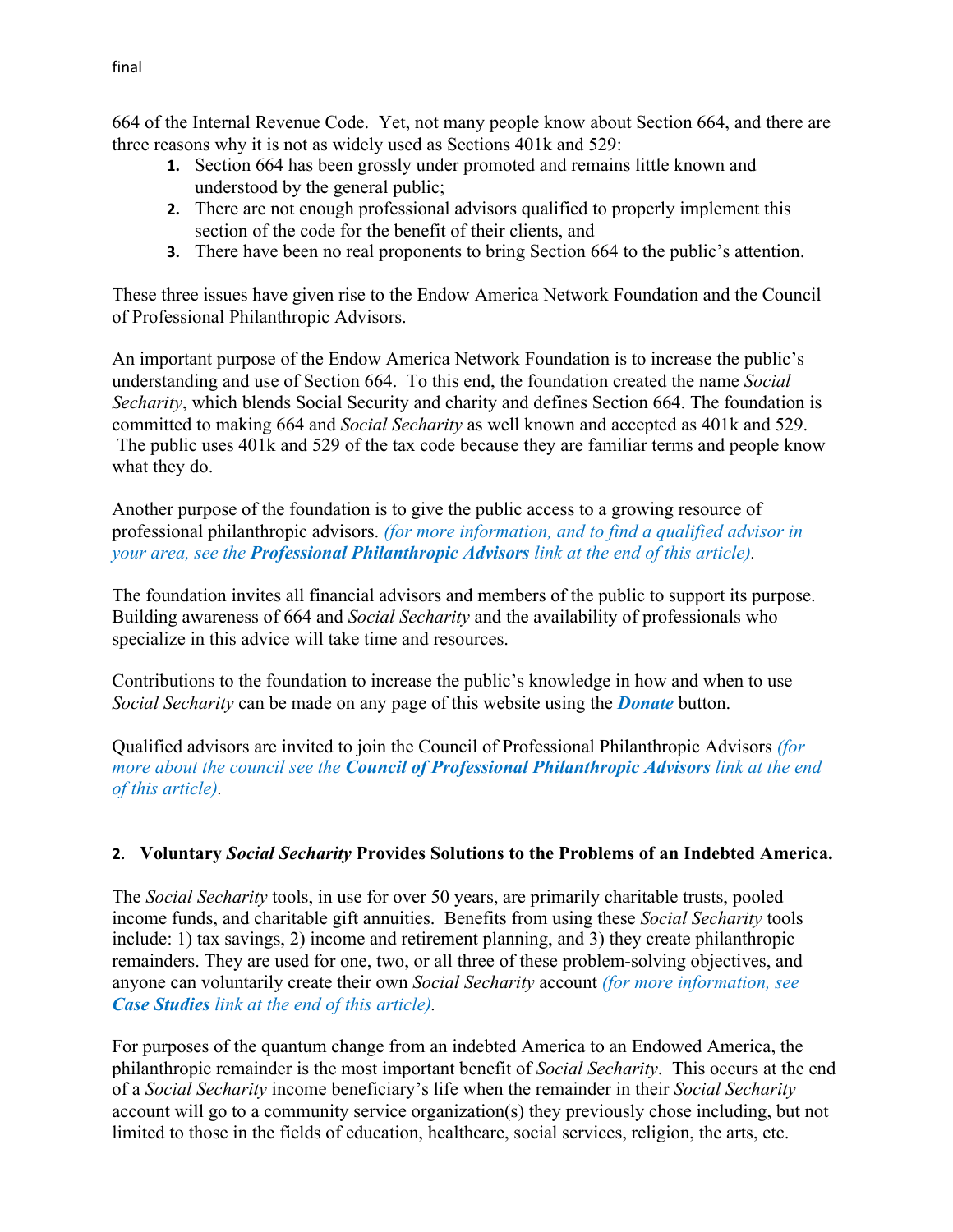These remainders will become part of America's endowment held by community service organizations. This is in stark contrast to what happens to one's Social Security account upon death and all the Social Security tax dollars previously taken by the Federal government. *( For more on the comparison of benefits see the link Social Secharity vs. Social Security at the end of this article.)*

Presently, many community service organizations are funded by government grants. Funding by tax dollars often requires lobbying which makes the process inefficient, inconsistent, and costly. An important part of the quantum change from an indebted America to an Endowed America is to gradually reduce and ultimately eliminate government grants to community service organizations. This will be done over time, when many more *Social Secharity* remainders create endowments that enable community service organizations to operate efficiently and to be fully funded.

How will **voluntary** *Social Secharity* produce a solution to the problems of an indebted America? The approach is simple. It is estimated that government provides \$1 trillion in support of community and social services each year. To replace government support, using an average return of 3.33%, it would require \$30 trillion to be held in endowments by community service organizations.

In 2020, it is estimated that there is about \$1.8 trillion held in endowments for all community service organizations registered in the USA. To reach \$30 trillion, where will the additional endowment funding come from?

## **3. The Growing Use of** *Social Secharity***.**

 As more individuals become familiar with **voluntary** *Social Secharity*, they will seek professional philanthropic advisors who will instruct and guide them in using these tools to assure their own financial future and the financial viability of the community service organizations they choose to endow.

The factors that will increase future use of *Social Secharity* tools include:

- The vast wealth transfer from the oldest to the next generation over the next 30 years offering the opportunity to plan by using a significant amount of noncash assets;
- The Endow America Network Foundation's campaign to increase the number of accredited professional philanthropic advisors trained to work with the public;
- The benefits of feeling good by doing good for America.

If the current \$1.8 trillion in endowments is supplemented by an average of 10% per year in *Social Secharity*, it will become \$28.8 trillion by 2050. Historically, **voluntary** *Social Secharity* has been used by older Americans. Based on higher mortality, it is estimated that only \$16.3 trillion of the \$28.8 trillion will have matured to become charitable endowment funds for community services.

Based on this estimate, using **voluntary** *Social Secharity* alone will be insufficient to reach \$30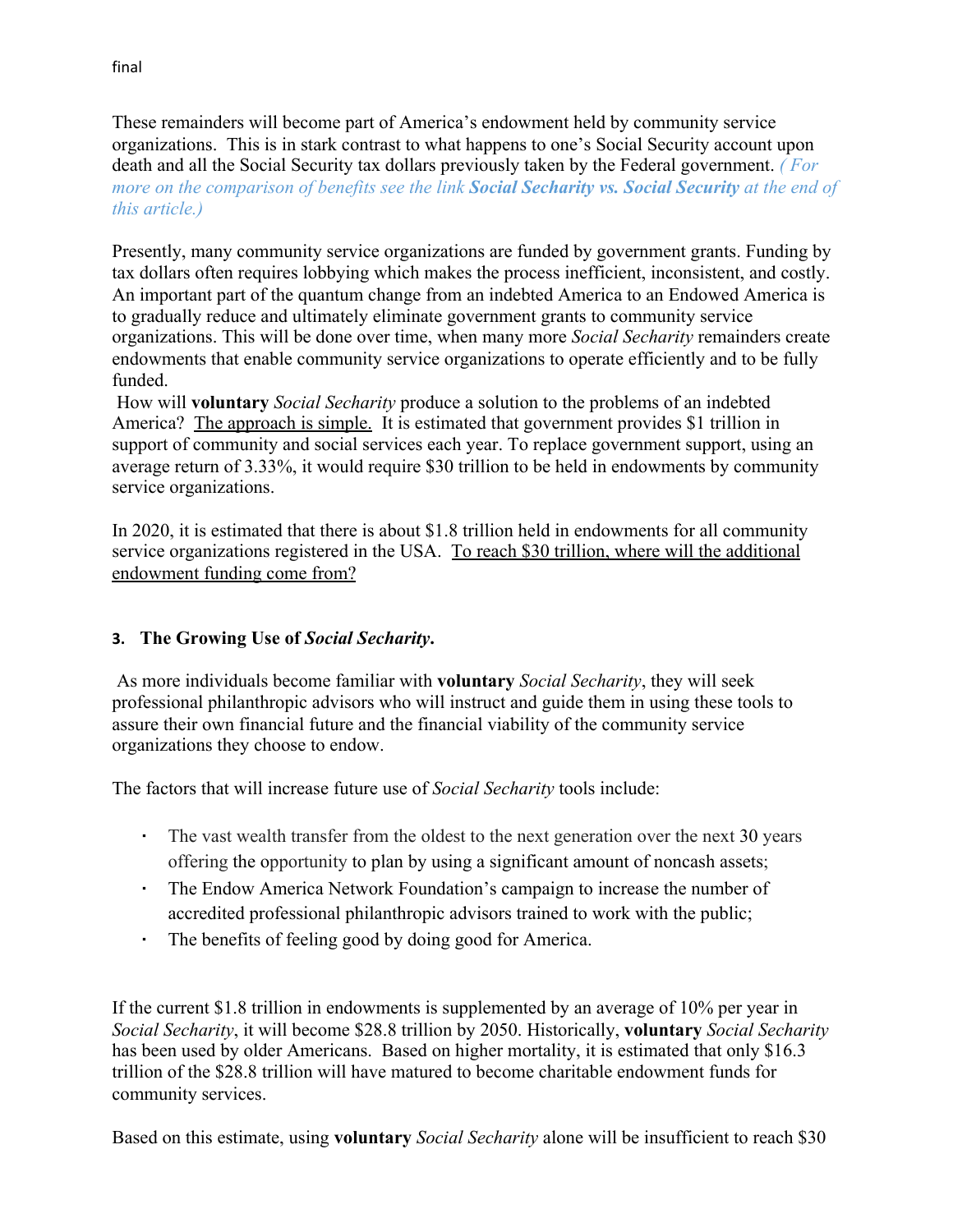trillion in endowments held by community service organizations. To assure the \$30 trillion goal is reached, the plan is to add **mandatory** *Social Secharity*.

# **4. Mandatory** *Social Secharity***.**

## **Mandatory** *Social Secharity* is required, just as Social Security is required.

The Endow America Network Foundation is suggesting a two-part solution to begin **mandatory** *Social Secharity* now. This two-part solution can be a step to gradually replacing Social Security with **mandatory** *Social Secharity.*

Part one of the solution comes from a completely different place. It requires the help of our youngest adults. In return, it will do much to help these young adults become successful and to lead fulfilling lives. A piece of this idea already exists in America -- males at age 18 are required to register with the Selective Service System. This needs to be expanded to include women age 18.

As is the case in several other countries, the foundation recommends that there be a paid two-year mandatory community service requirement performed by all young adults upon reaching the age of 18. The first portion of service will be the same for all -- a four-month training period. After this initial training, there will be choices as to what the next 20 months will be for the trainee. It could be in an environmental service, helping to build the nation's infrastructure, Peace Corps service, learning a trade, in a branch of the military, or some other form of local, state, or national service.

This two-year period following high school is a broad, educational, and flexible process that also will provide credits to higher education. As we have witnessed, most young people do not know exactly what kind of work they are suited for or that they desire to perform. Even college-bound 18-year-olds are uncertain about their future. Mandatory community service gives them more time to mature their thoughts on the next phase of their lives, whether it be moving on with higher education or working in a field or profession for which they received training and experience during their two years of mandatory service.

Part two will create a **mandatory** *Social Secharity* trust account for the young adult in service. Payroll deductions will go into this account instead of a Social Security account. This trust account will continue for the rest of their life and will:

- 1. Allow unlimited amounts to be put in along with payroll deductions
- 2. Allow the young adult to have a growing financial investment interest in the success of America
- 3. Allow for income if disabled or over age 50
- 4. Allow for greater flexibility in the amount, recipients and timing of income distributions
- 5. Allow for the eventual endowment of the community service organization(s) of their choice
- 6. Allow for required annual distributions to community service organization(s) of their choice

*(for more about these trust accounts, see the Social Secharity Trust Account link at the end of this article).*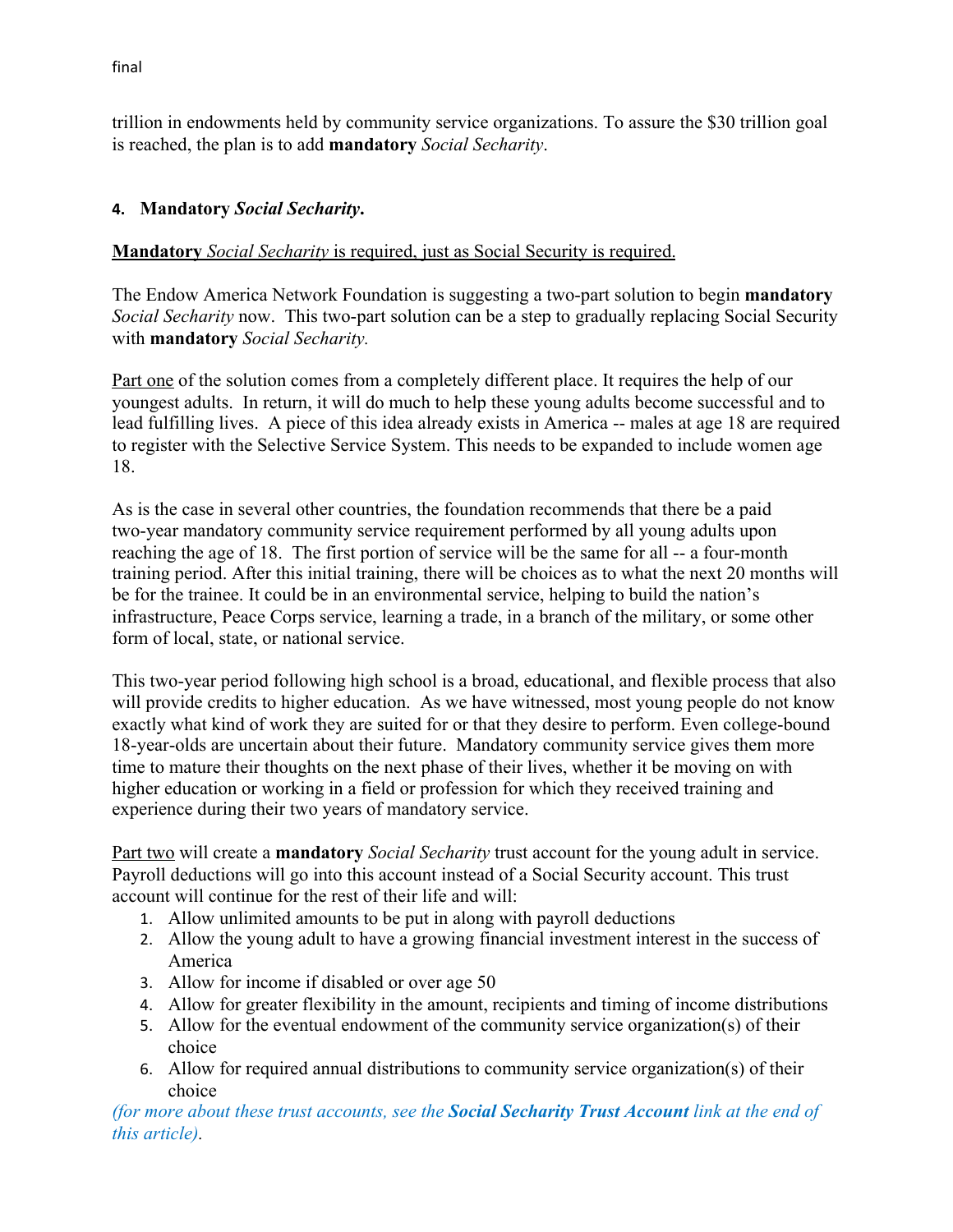### **5. Endowed America in the Year 2050.**

Local community service organizations, endowed by **voluntary** and **mandatory** *Social Secharity* accounts, are efficient and fully funded without governmental support. Schools, hospitals, youth services, social service organizations, cultural amenities, and other community service organizations have been able to plan better and to grow their services to meet the continually changing needs of the community. This is contrasted with decades preceding 2020 when many community service organizations were dependent on government grants for their financial support. Historically, government grants were not always distributed equitably for reasons of socio-economic geographic location, and they were not dependable due to the whims of political winds that constantly change.

Today, in 2050, community services have become endowed at the local level. As a result of **voluntary** and **mandatory** *Social Secharity* our Federal government's role in social services has been substantially reduced. In addition to phasing out grants for community services, there have been incremental and gradual funding changes to Social Security, Medicare, Medicaid, and other social support programs.

Here are some other major accomplishments:

- Federal government has eliminated \$28 trillion in national debt
- The current value of matured charitable endowments from voluntary *Social Secharity* is \$16.3 trillion nationwide.
- The current value of income endowment for donors from voluntary *Social Secharity* is \$12.5 trillion. This will mature to charitable endowment in coming years.
- The current value of income endowment from mandatory *Social Secharity* held by 18-to 46-year-olds is \$13.7 trillion nationwide. This will continue to grow and mature to charitable endowment in coming years.
- Total directed contributions from young adults for current community service use over 28 years was \$1.595 trillion

 *(See link to Calculations for Year 2050 at the end of this article)*

Mandatory community service for all young men and women when they reached age 18 beginning in year 2022 and **mandatory** *Social Secharity* have better prepared our nation's young adults for the next phase of their lives. It has helped them to become valued citizens and a major factor in solving America's problems over the past three decades.

Now, through the foundation's initiative, an Endowed America is an equitable America, a just America, a safer America, and a more prosperous America.

The End